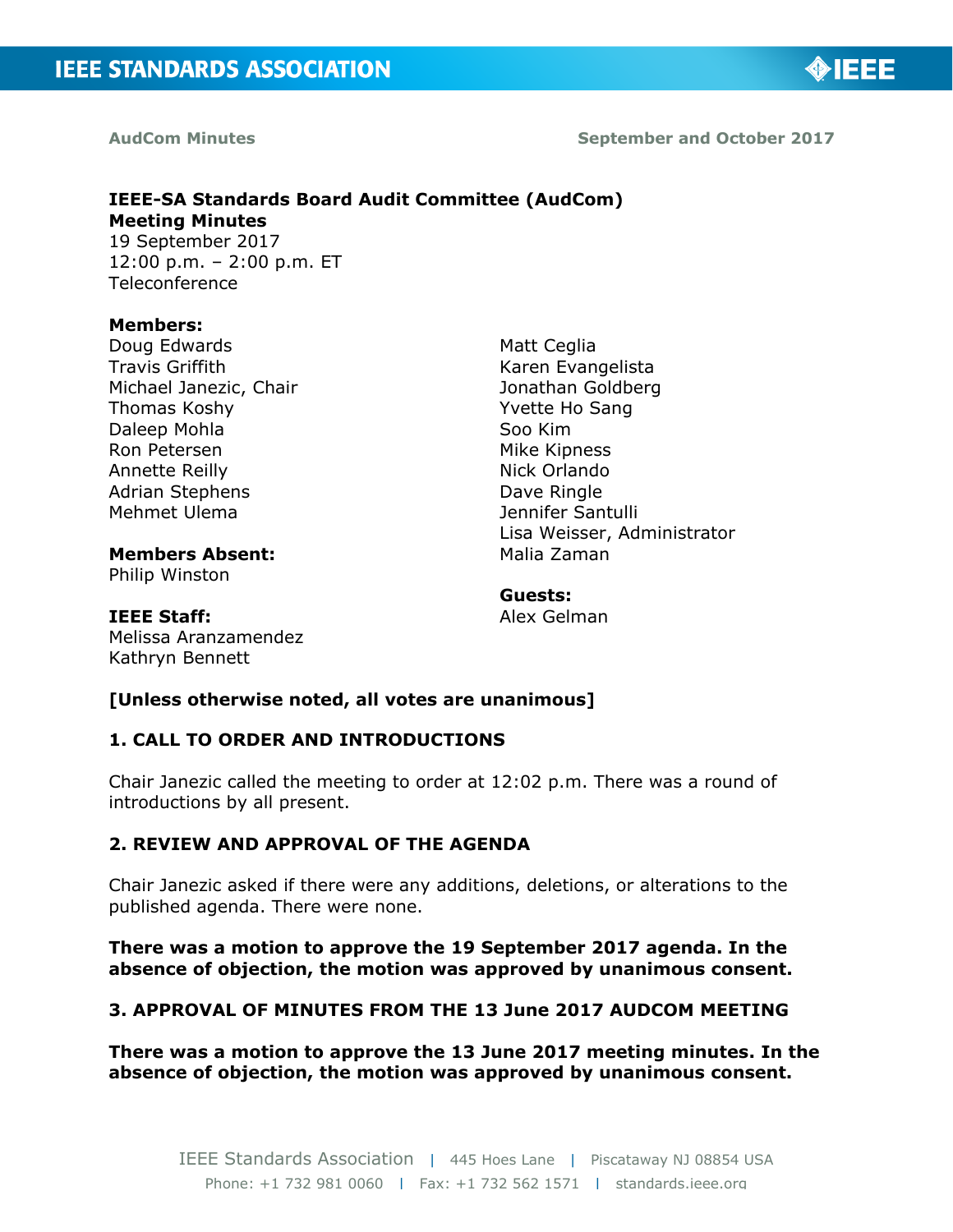### **4. P&P REVIEW**

#### **4.1 Status of Continuing Sponsor P&P Review**

4.1.1 CIS/SC - Travis Griffith, Mehmet Ulema

#### **Motion: To recommend acceptance of the CIS/SC P&P. Upon vote, the motion passed.**

4.1.2 COM/MobiNet-SC - Annette Reilly, Phil Winston

#### **Motion: To recommend acceptance of the COM/MobiNet-SC P&P. Upon vote, the motion passed.**

Following the outcome of this review, AudCom discussed item 6.2.3 on the agenda and COM/MobiNet-SC was recognized by AudCom as a new Sponsor.

4.1.3 COM/PLC - Annette Reilly, Mehmet Ulema

#### **Motion: To recommend acceptance of the COM/PLC P&P. Upon vote, the motion passed.**

4.1.4 ITSS/SC - Doug Edwards, Travis Griffith

#### **Motion: To recommend acceptance of the ITSS/SC P&P. Upon vote, the motion passed.**

4.1.5 VT/RTSC - Doug Edwards, Thomas Koshy

There are still open comments from the checklist and the P&P will continue under review and be moved to the 25 September 2017 agenda.

#### **AI: Mike Kipness will set up a teleconference with the reviewers, the Sponsor, and staff to discuss the review checklist.**

#### **4.2 Status of New Sponsor P&P Review**

4.2.1 COM/AccessCore-SC - Ron Petersen, Phil Winston

There are still open comments from the checklist. The P&P is Visibly Under Development and will be moved to the 25 September 2017 agenda.

4.2.2 COM/EdgeCloud-SC - Ron Petersen, Thomas Koshy

#### **Motion: To recommend acceptance of the COM/EdgeCloud-SC P&P. Upon vote, the motion passed.**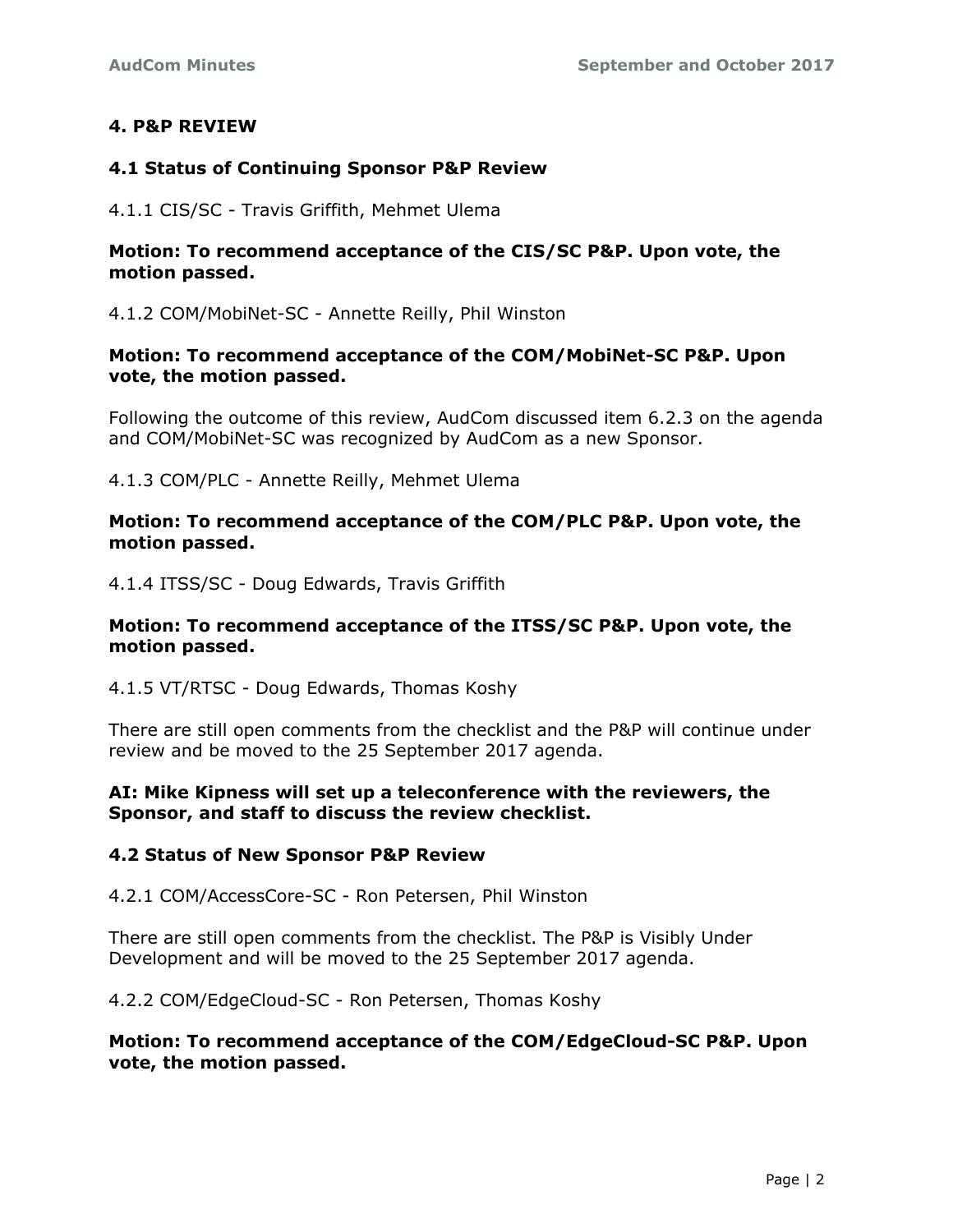Following the outcome of this review, AudCom discussed item 6.2.2 on the agenda and COM/EdgeCloud-SC was recognized by AudCom as a new Sponsor.

#### 4.2.3 SSIT/SC – Adrian Stephens, Ron Petersen **Motion: To recommend acceptance of the SSIT/SC P&P. Upon vote, the motion passed.**

Following the outcome of this review, AudCom discussed item 6.2.4 on the agenda and SSIT/SC was recognized by AudCom as a new Sponsor.

### **4.3 Status of Continuing Working Group P&P Review**

4.3.1 C/TT/3DT-WG - Adrian Stephens, Thomas Koshy

#### **Motion: To deem without issue the C/TT/3DT-WG P&P. Upon vote, the motion passed.**

4.3.2 PE/PSCC/C93.5 WG (Common - all PE/PSCC WGs) - Travis Griffith, Phil Winston

**Motion: To deem without issue the PE/PSCC/C93.5 WG (Common - all PE/PSCC WGs). Upon vote, the motion passed.**

#### **4.4 Status of New Working Group P&P Review**

4.4.1 SASB/SCC39/TC95\_SC1 (Common - all TC95 WGs) - Doug Edwards, Phil Winston

There are still open comments from the checklist and the P&P will continue under review and be moved to the 25 September 2017 agenda.

4.4.2 VT/RTSC/Railcar (Common - all VT/RTSC WGs) - Travis Griffith, Ron Petersen

There are still open comments from the checklist and the P&P will continue under review and be moved to the 25 September 2017 agenda.

### **5. OLD BUSINESS**

#### **5.1 Discussion - AudCom Baselines Ad Hocs Request for AudCom Input**

Chair Janezic thanked the three ad hoc committees for the work they have done to date for the recommendations for updates to the AudCom Baselines. He explained that each ad hoc Chair would provide a brief update and take this opportunity to solicit input from AudCom on any issues that the ad hoc was unable to resolve. Each ad hoc focused on the Sponsor P&P, the Working Group P&P – Entity, the WG P&P – Individual, and the SCC Type 2 P&P.

5.1.1 Baselines Meetings and Subgroups Clauses Ad Hoc - Annette Reilly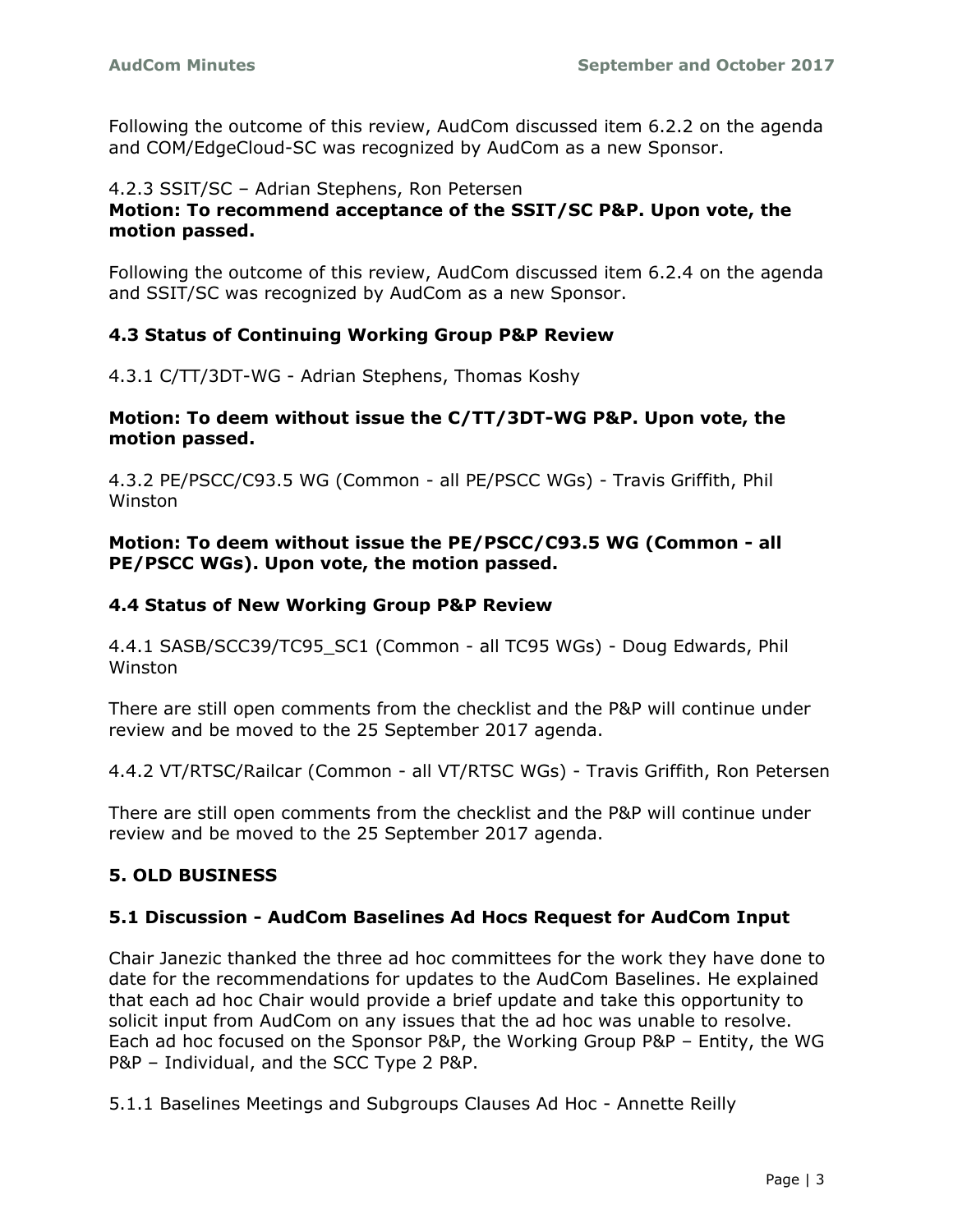Annette Reilly provided an update on the ad hoc's progress and explained some of the key items that were discussed. She explained that the ad hoc was able to tap into some of the content about subgroups that was previously agreed upon for the PES Template.

5.1.2 Baselines Membership Clauses Ad Hoc - Adrian Stephens

Adrian Stephens provided an update on the ad hoc's progress and included questions for discussion, primarily dealing with the SCC Type 2 Baseline.

5.1.3 Baselines Officers Clauses Ad Hoc - Mehmet Ulema

Mehmet Ulema presented the recommendations from the Officers Clauses ad hoc, and included some issues that were not yet resolved, including the question of whether the required officer roles need to be consistent across the Baselines.

Chair Janezic discussed the next steps for the Baselines updates, which will be for AudCom to review the four documents after the recommendations are incorporated and submit comments using a comment form. A meeting will be scheduled in October to discuss the comments received.

### **5.2 Report - Review of AudCom Conventions Ad Hoc - Mike Janezic**

Due to time constraints, this agenda item was moved to the 25 September 2017 AudCom teleconference.

### **5.3 Action Item Review**

Due to time constraints, this agenda item was moved to the 25 September 2017 AudCom teleconference.

### **6. NEW BUSINESS**

### **6.1 Sponsor Disbandment Computer Society Voting Systems Standards Committee (C/VSSC)**

Due to time constraints, this agenda item was moved to the 25 September 2017 AudCom teleconference.

### **6.2 Request for Sponsor Recognition**

6.2.1 IEEE Communications Society/Access and Core Networks Standards Committee (COM/AccessCore-SC)

The P&P of COM/AccessCore-SC are still under review, so it was agreed that the Sponsor recognition would be deferred until the 25 September AudCom meeting when the P&P will be discussed.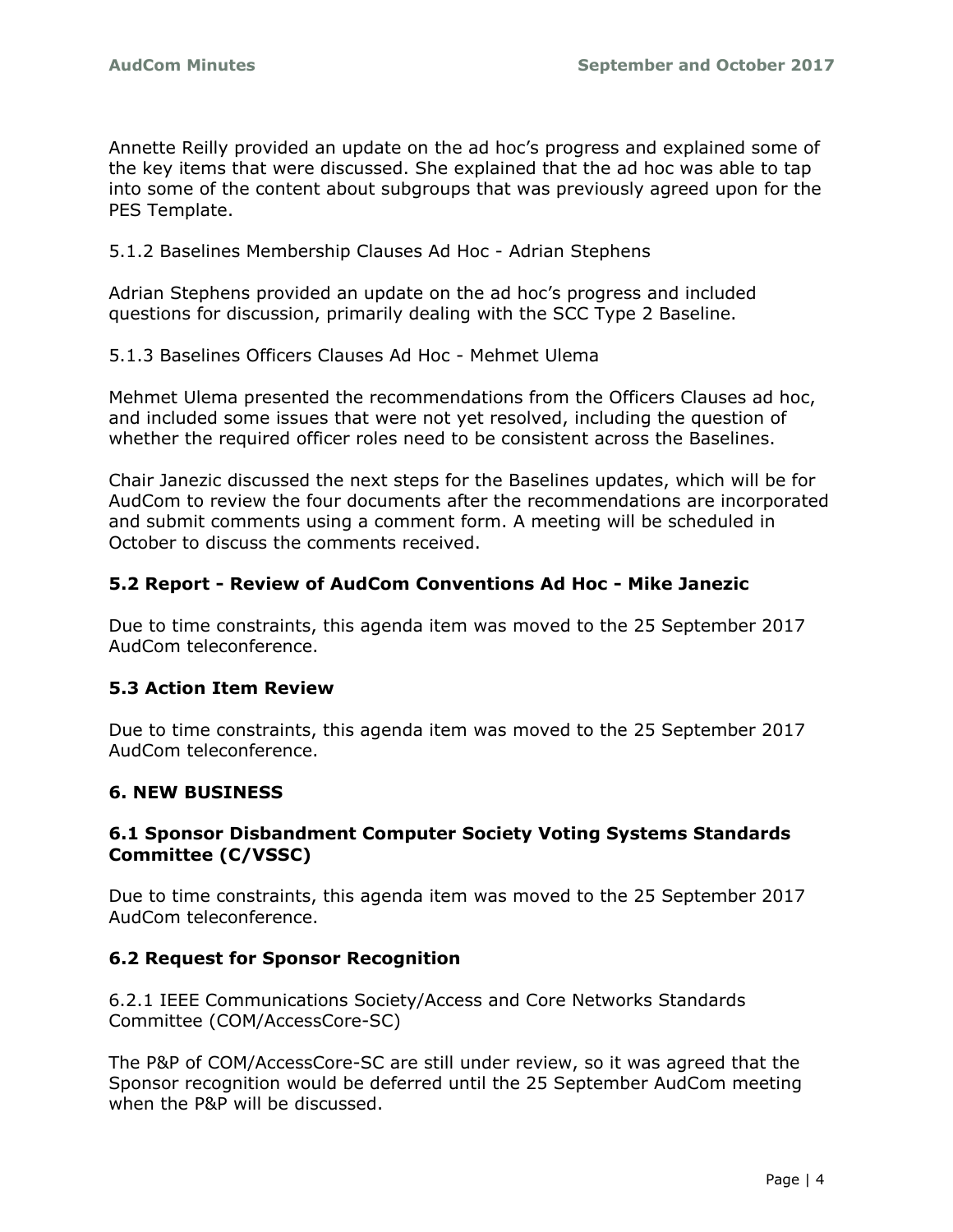6.2.2 IEEE Communications Society/Edge, Fog, Cloud Communications with IOT and Big Data Standards Committee (COM/EdgeCloud-SC)

This was discussed after agenda item 4.2.2.

#### **Motion: Recognize the Communications Society/Edge, Fog, Cloud Communications with IOT and Big Data Standards Committee, to be abbreviated as COM/EdgeCloud-SC, as an official Sponsor, in accordance with IEEE-SASB Bylaws 5.2.2.**

6.2.3 IEEE Communications Society/Mobile Communication Networks Standards Committee (COM/MobiNet-SC)

This was discussed after agenda item 4.1.2.

#### **Motion: Recognize the Communications Society/Mobile Communication Networks Standards Committee, to be abbreviated as COM/MobiNet-SC, as an official Sponsor, in accordance with IEEE-SASB Bylaws 5.2.2.**

6.2.4 IEEE Society on Social Implications of Technology/Social Implications of Technology Standards Committee (SSIT/SC)

This was discussed after agenda item 4.2.3.

**Motion: Recognize the Society on Social Implications of Technology/Social Implications of Technology Standards Committee, to be abbreviated as SSIT/SC, as an official Sponsor, in accordance with IEEE-SASB Bylaws 5.2.2.**

### **7. DATE OF NEXT MEETING**

The next AudCom teleconference will take place on 25 September 2017. The next in-person meeting of AudCom will take place on 4 December 2017 in Piscataway, New Jersey, USA.

### **8. ADJOURNMENT**

The meeting was scheduled to end at 2:00 p.m. and there was a motion to adjourn and move the remaining agenda items to the 25 September AudCom teleconference. The meeting adjourned at 2:05 p.m.

### **IEEE-SA Standards Board Audit Committee (AudCom) Unapproved Minutes**

25 September 2017 12:00 p.m. – 2:00 p.m. ET Teleconference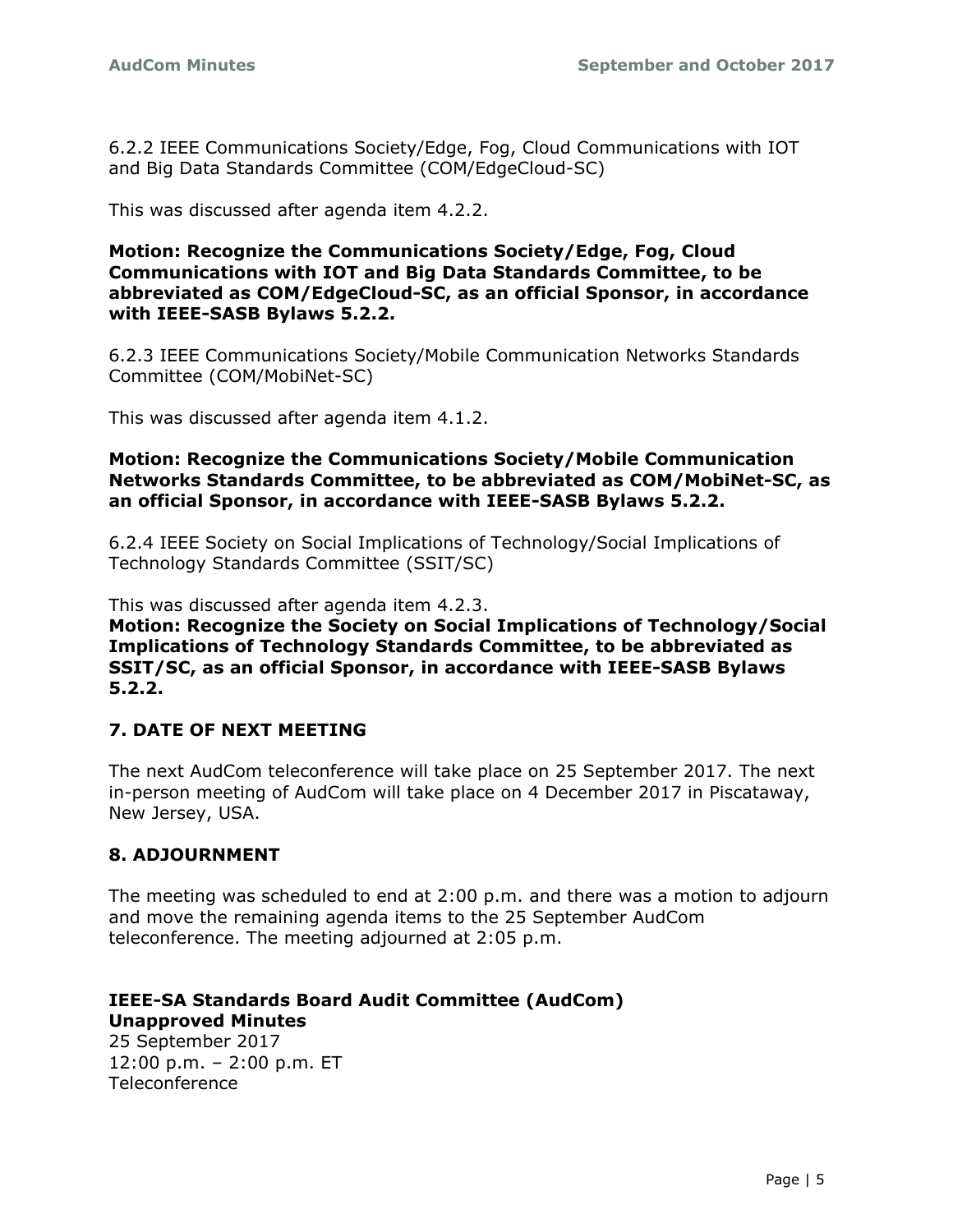**AudCom Minutes 19 September 2017**

◈IEEE

### **Members:**

Doug Edwards Travis Griffith Michael Janezic, Chair Thomas Koshy Daleep Mohla Ron Petersen Annette Reilly Adrian Stephens Philip Winston

#### **Members Absent:**

Mehmet Ulema

#### **IEEE Staff:**

Natasha Alvarado Kathryn Bennett Matt Ceglia

Karen Evangelista Jonathan Goldberg Yvette Ho Sang Soo Kim Nick Orlando Dave Ringle Pat Roder Jennifer Santulli Erin Spiewak Lisa Weisser, Administrator Malia Zaman

#### **Guests:**

Alex Gelman

#### **[Unless otherwise noted, all votes are unanimous]**

#### **1. CALL TO ORDER AND INTRODUCTIONS**

Chair Janezic called the meeting to order at 12:00 p.m. There was a round of introductions by all present.

### **2. REVIEW AND APPROVAL OF THE AGENDA**

Chair Janezic asked if there were any additions, deletions, or alterations to the published agenda. There were none.

#### **There was a motion to approve the 25 September 2017 agenda. In the absence of objection, the motion was approved by unanimous consent.**

#### **3. P&P REVIEW**

#### **3.1 Status of Continuing Sponsor P&P Review**

#### 3.1.1 COM/AccessCore-SC - Ron Petersen, Phil Winston

#### **Motion: To recommend acceptance of the COM/AccessCore-SC P&P. Upon vote, the motion passed.**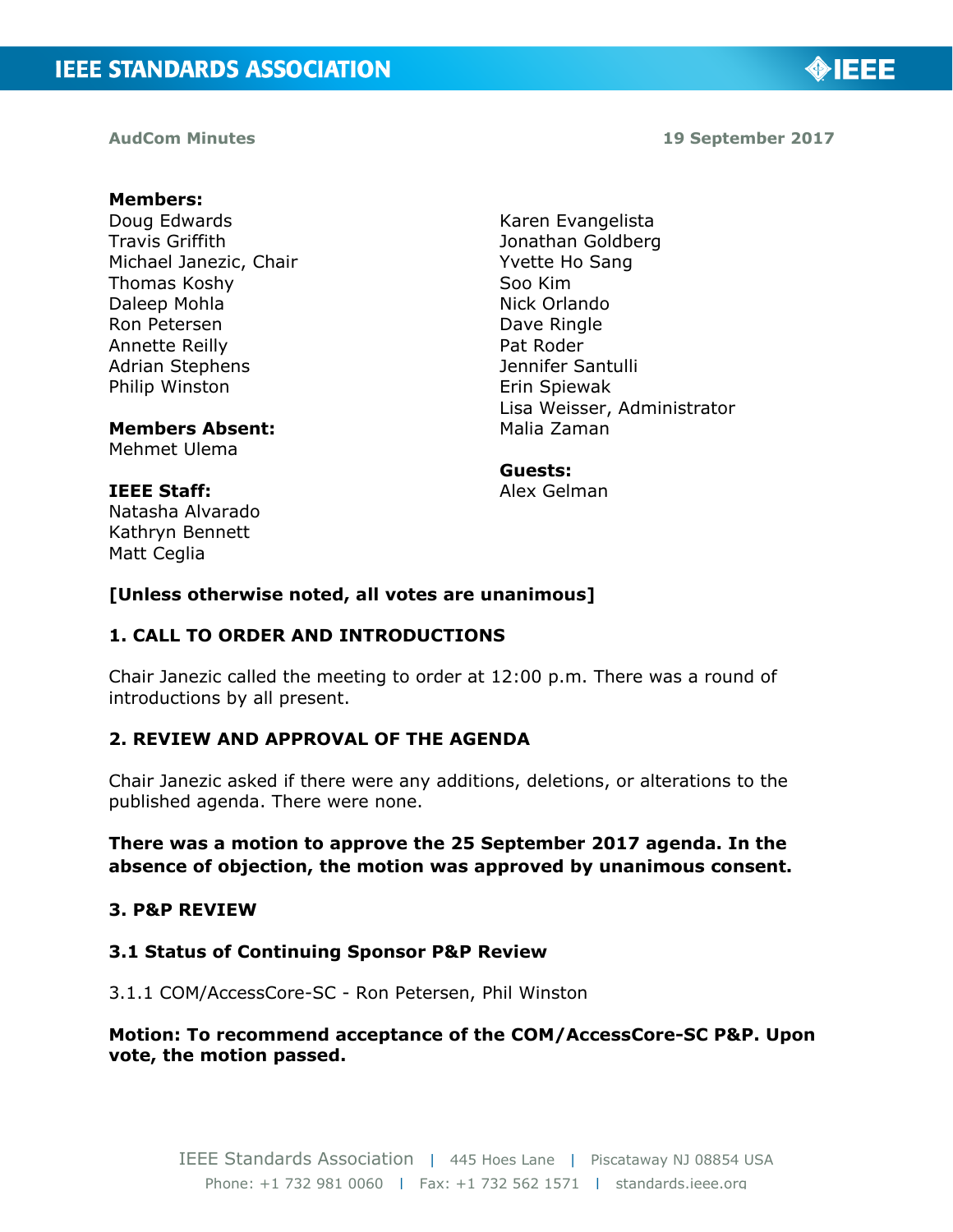Following the outcome of this review, AudCom discussed item 5.2 on the agenda and COM/AccessCore-SC was recognized by AudCom as a new Sponsor.

3.1.2 VT/RTSC - Doug Edwards, Thomas Koshy

There are still open comments from the checklist and the P&P will continue under review and be moved to the 4 December 2017 agenda.

### **3.2 Status of New Sponsor P&P Review**

There were no new Sponsor P&Ps.

#### **3.3 Status of Continuing Working Group P&P Review**

3.3.1 SASB/SCC39/TC95\_SC1 (Common - all TC95 WGs) - Doug Edwards, Phil Winston

There are still open comments from the checklist and the P&P will continue under review and be moved to the 4 December 2017 agenda.

3.3.2 VT/RTSC/Railcar - (Common - all VT/RTSC WGs) - Travis Griffith, Ron Petersen

There are still open comments from the checklist and the P&P will continue under review and be moved to the 4 December 2017 agenda.

#### **3.4 Status of New Working Group P&P Review**

There were no new Working Group P&Ps.

#### **4. OLD BUSINESS**

#### **4.1 Discussion - AudCom Baselines Ad Hocs Request for AudCom Input**

4.1.1 Baselines Meetings and Subgroups Clauses Ad Hoc - Annette Reilly

4.1.2 Baselines Membership Clauses Ad Hoc - Adrian Stephens

4.1.3 Baselines Officers Clauses Ad Hoc - Chair Janezic (for Mehmet Ulema)

These three brief discussions focused on any final outstanding issues that needed to be resolved for consistency or clarification prior to sending the Baselines out for an AudCom ballot.

#### **4.2 Baselines Updates - Next Steps and Timeline - Mike Janezic**

Chair Janezic reviewed the timeline for the Baselines updates that he will show to SASB during the SASB teleconference. The question was raised about whether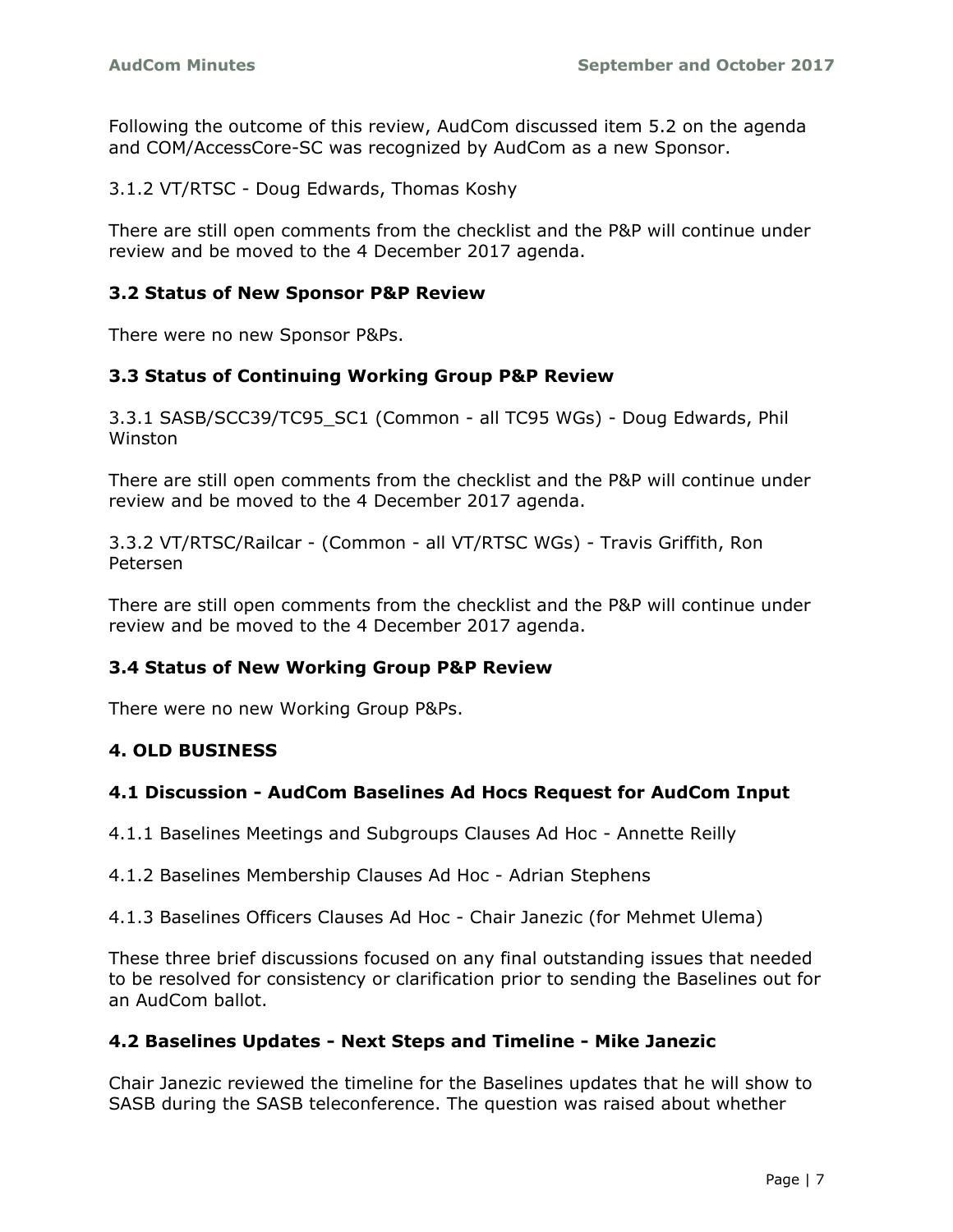more opportunities can be built in for Sponsor review of the Baselines and staff. This is an ongoing effort, and we have tried to use the AudCom Central Desktop space for feedback on the Baselines.

### **AI: Matt Ceglia will work with Lisa Weisser to make sure the OPM team can review the Baselines.**

#### **AI: Lisa Weisser to send a Doodle poll for a mid-October meeting to resolve comments from the AudCom ballot of the Baselines.**

### **4.3 Discussion - Review of AudCom Conventions Ad Hoc - Mike Janezic**

Chair Janezic reminded AudCom that he and Adrian Stephens drafted several changes to the AudCom Conventions. He will put a strawman together which will focus on the perspective of each audience (i.e., Sponsors or AudCom). This will be posted in iMeet Central for the members of the ad hoc to review.

### **4.4 Action Item Review - Lisa Weisser**

All action items from prior meetings were completed.

### **5. NEW BUSINESS**

### **5.1 Sponsor Disbandment Computer Society Voting Systems Standards Committee (C/VSSC)**

Chair Janezic updated AudCom that C/SAB approved disbandment of C/VSSC as a Sponsor in June 2017.

### **5.2 Request for Sponsor Recognition**

IEEE Communications Society/Access and Core Networks Standards Committee (COM/AccessCore-SC)

This was discussed after agenda item 3.1.1.

#### **Motion: Recognize the Communications Society/Access and Core Networks Standards Committee, to be abbreviated as COM/AccessCore-SC, as an official Sponsor, in accordance with IEEE-SASB Bylaws 5.2.2.**

### **6. DATE OF NEXT MEETING**

There will be an additional AudCom teleconference in mid-October to review comments about the AudCom Baselines submitted by AudCom and staff. NB: the date for this teleconference, determined by a Doodle poll will be 18 October 2017 at 9:00 a.m. ET. The next in-person meeting of AudCom will take place on 4 December 2017 in Piscataway, New Jersey, USA.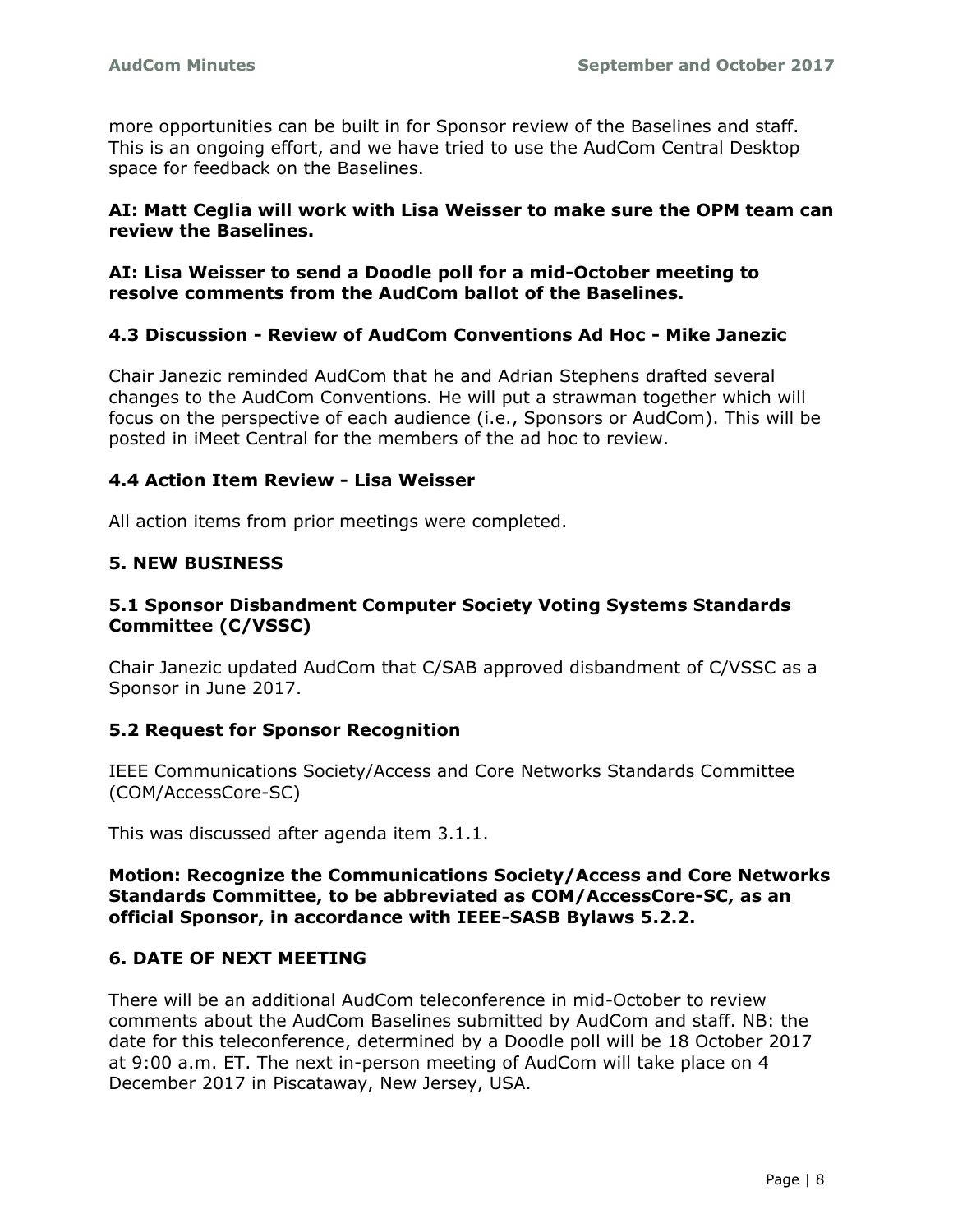# **7. ADJOURNMENT**

There being no further business, the meeting was adjourned at 1:10 p.m.

#### **IEEE-SA Standards Board Audit Committee (AudCom) Unapproved Minutes**

18 October 2017 9:00 a.m. – 11:00 a.m. ET Teleconference

#### **Members:**

Doug Edwards Michael Janezic, Chair Thomas Koshy Daleep Mohla Ron Petersen Annette Reilly Adrian Stephens Mehmet Ulema Philip Winston

**Members Absent:**

Travis Griffith

### **IEEE Staff:**

Natasha Alvarado Melissa Aranzamendez Christy Bahn Kathryn Bennett Karen Evangelista Jonathan Goldberg Mike Kipness Nick Orlando Dave Ringle Pat Roder Jennifer Santulli Erin Spiewak Lisa Weisser, Administrator Malia Zaman

# **1. CALL TO ORDER**

Chair Janezic called the meeting to order at 9:02 a.m.

## **2. REVIEW AND APPROVAL OF THE AGENDA**

Chair Janezic asked if there were any additions, deletions, or alterations to the published agenda. There were none.

### **There was a motion to approve the 18 October 2017 agenda. In the absence of objection, the motion was approved by unanimous consent.**

### **3. REVIEW OF COMMENTS RECEIVED ON DRAFT OF 2018 BASELINE UPDATES**

Chair Janezic reported that there were 207 comments on the Baselines, with 87 being non-editorial and must be satisfied. These comments also included comments from others in C/LM as Adrian Stephens had asked them for input.